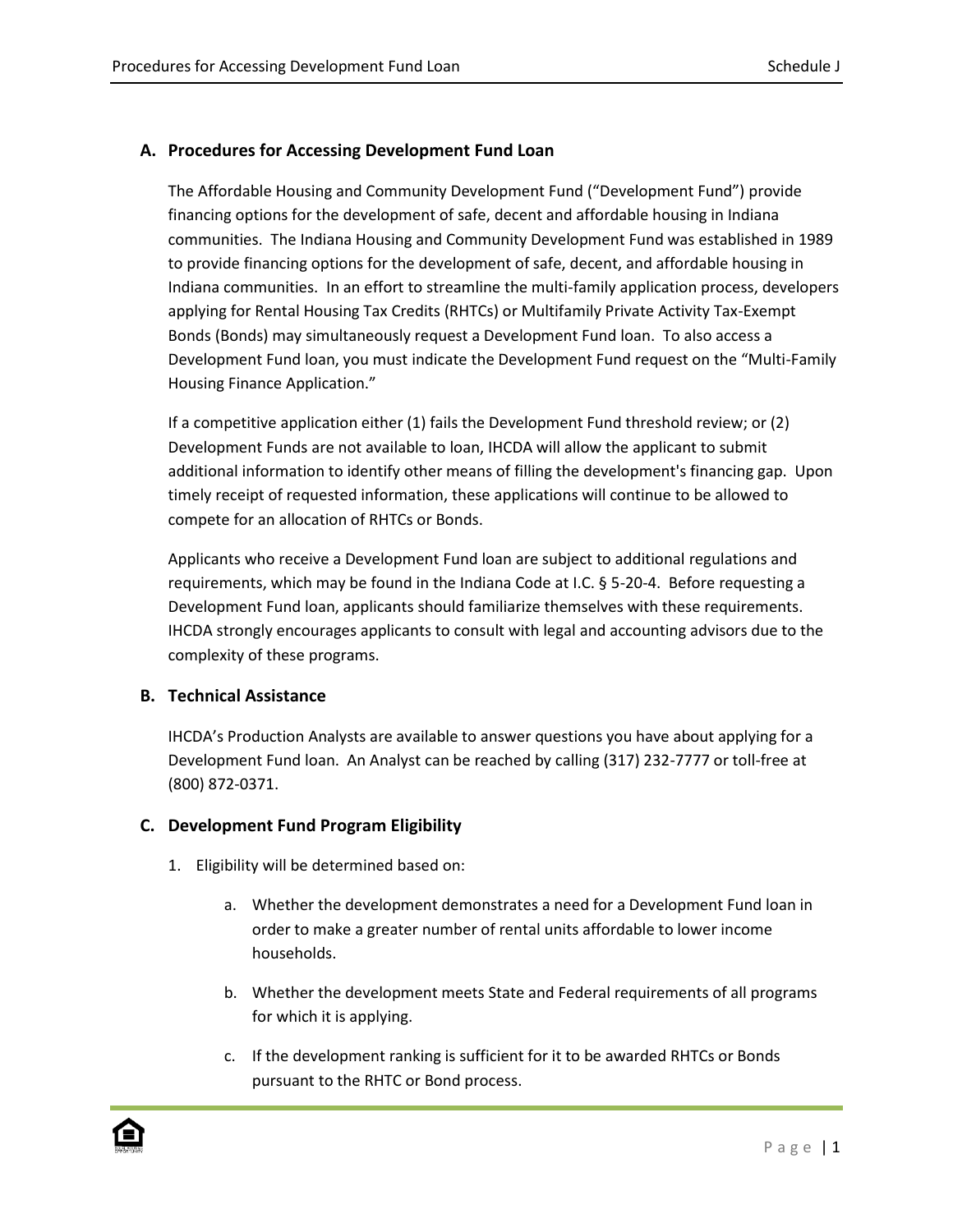d. The availability of Development Funds.

## **D. Eligible Applicants**

The Development Fund applicant must be a Community Housing Development Organization (CHDO), a Not-for-Profit (NFP) corporation that is exempt from taxation under sections 501(c)(3) or 501(c)(4) of the Internal Revenue Code, a Limited Partnership (LP), or a Limited Liability Company (LLC) organized under Indiana law. The Development Fund is required to allocate at least fifty percent (50%) of its resources to nonprofit organizations that are exempt from taxation under section 501(a) of the Code. Loans may be awarded or denied based on this requirement.

## **E. Development Fund Loan Limitation**

The maximum DEVELOPMENT FUND loan request is \$500,000.

## **F. Development Fund Loan Cap**

The applicant may not have an outstanding Development Fund loan balance (including the current loan request) on projects in construction at any one time that exceeds \$1,000,000.

#### **G. Development Location**

The development must be in Indiana. Additionally, Development Fund financing may not be used to assist properties located in the 100-year floodplain.

Projects located in communities with a local housing trust fund are eligible for Development Fund assistance if the local housing trust fund has made a significant enough commitment to the project to demonstrate local support.

IHCDA will invest Development Fund financing into projects in communities with local housing trust funds to meet IHCDA's match obligation under IC 5-20-4-14(B) As a condition to receipt of the Development Fund investment, the local housing trust fund must agree to both payment subordination and lien subordination for the local investment.

## **H. Uses of Development Fund Loan**

A Development Fund loan may be used for acquisition, permanent financing, or construction financing (new construction hard costs or rehabilitation hard costs) of Development Fundassisted units or to pay off a HOME CHDO Predevelopment loan, a HOME CHDO Seed Money loan, or a Development Fund Seed Money loan.

The Development Fund may assist rental, transitional, or permanent supportive housing.

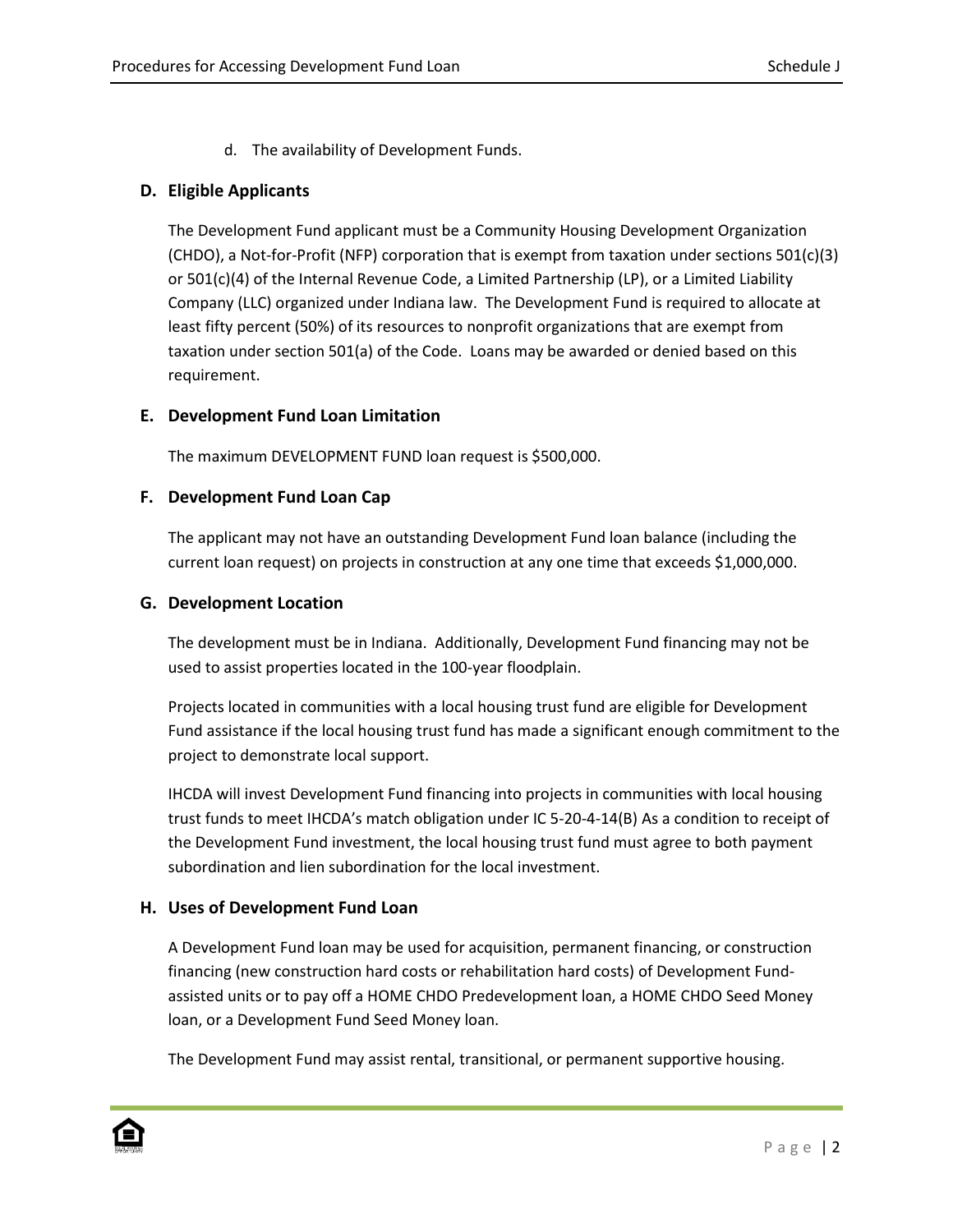# **I. Loan Term**

The applicant may propose a loan term of up to two (2) years of construction financing and up to fifteen (15) years of permanent financing with a maximum fifteen (15) year amortization schedule or co-terminous with first-mortgage financing (whichever is less). Amortization periods of up to thirty (30) years will be considered on a case-by-case basis.

## **J. Interest Rate**

The interest rate will be three percent (3 %) for both construction and permanent financing. Justification for a lower rate will be reviewed and considered; however, such justification must demonstrate the necessity of a lower rate.

# **K. Security or Collateral**

The Development Fund loan must be secured. Typically, such security is met by a mortgage on the assisted property, which may be subordinated to other financing, depending on whether there is sufficient collateral to fully cover the amount of the loan. For a Development Fundassisted development, IHCDA will subordinate, if the Development Fund loan plus other financing will not exceed 100% of the after construction appraised value. If financing is requested beyond this amount, IHCDA may also accept liens on personal property or on other real estate. The security pledge should reflect the degree of risk inherent to the development and must be proportionate to the level of funding requested. The appropriateness of the security offered will be an element of the funding decision. Although IHCDA will agree to subordinate the Development Fund loan in priority, it will do so using the Subordination Agreement located in the Forms section of this QAP.

## **L. Threshold Criteria**

- 1. On or before the application deadline, the applicant must provide all documentation as instructed in the "Multi-Family Housing Finance Application – Development Fund Supplement." If the Authority requests additional information from the applicant, all documents are due on or before the date provided by IHCDA staff.
- 2. The applicant and development must meet all the requirements in this Schedule and Indiana Code § 5-20-4 and be supported by required documentation. If the Authority requests additional information from the applicant, all documents are due on or before the date provided by IHCDA staff.
- 3. The applicant and any related party must not be out-of-compliance in connection with any other IHCDA-funded project in which they are involved and/or must not be on any IHCDA suspension list.

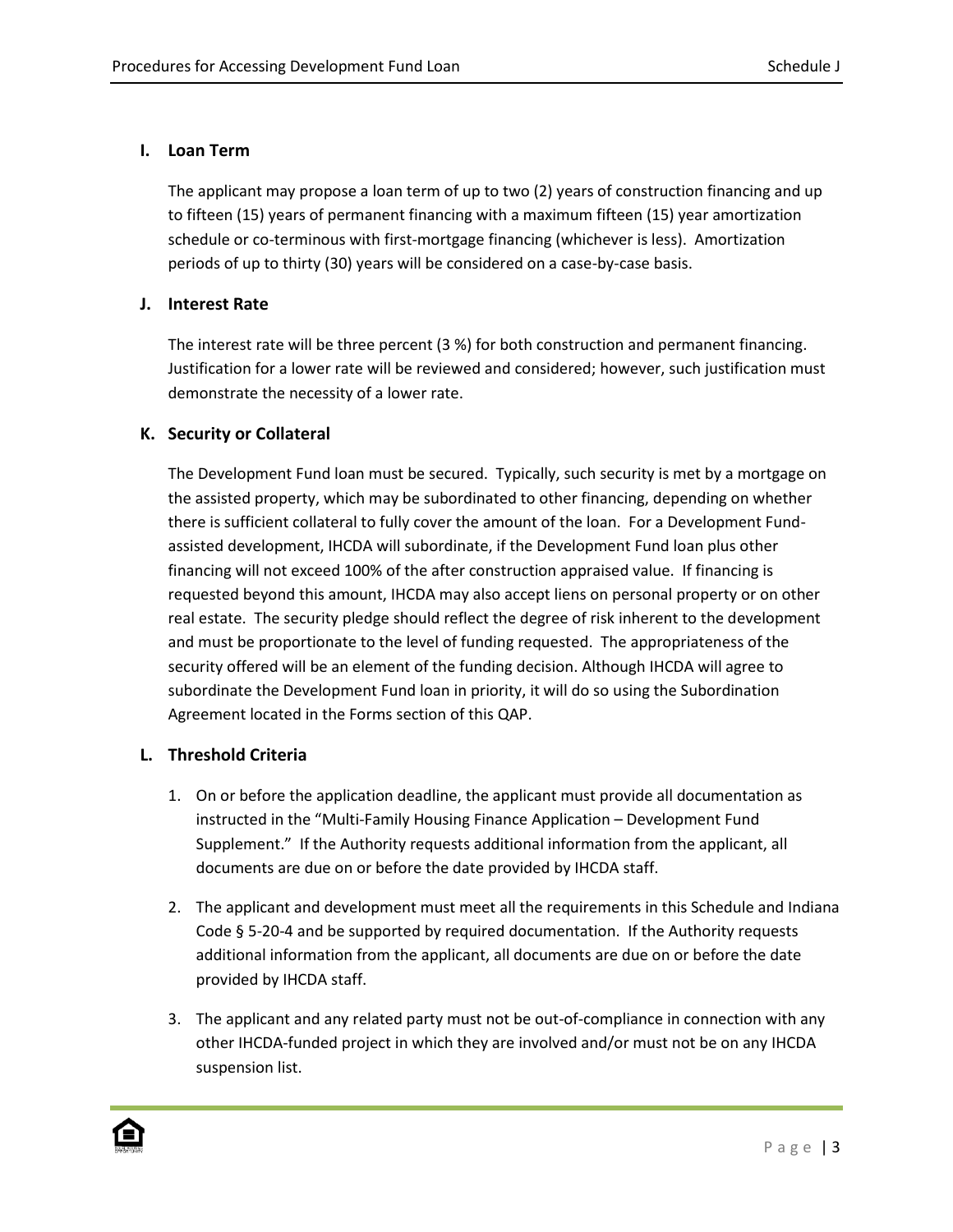4. IHCDA may disqualify any applicant that has a history of disregarding policies, procedures, or staff directives associated with administering any IHCDA program, or programs of any other State or Federal housing entities. Such other entities include, but are not limited to, the U.S. Department of Housing and Urban Development (HUD), Indiana Department of Commerce, U.S. Department of Agriculture - Rural Development, or Federal Home Loan Bank.

#### **M. Determining Development Fund Assisted Units**

The percentage of total development costs attributable to the Development Fund represents the percentage of units that will be considered Development Fund assisted. For example, if development costs are \$2,000,000 and the applicant is requesting \$500,000 in Development Fund financing, then twenty-five percent (25%) of the construction financing is via the Development Fund. As such, 25% of the units will be assisted with the Development Fund and must meet the requirements of the Development Fund program.

#### **N. Occupancy Restrictions and Rent Limits**

Fifty percent (50%) of the Development Fund assisted units must be occupied by households whose incomes are at or below 50% of the area median income adjusted for household size ("AMI"), and the additional Development Fund-assisted units must be for incomes at or below 80% of AMI. Rental rates (including tenant-paid utilities) must not exceed the limits of the Rental Housing Tax Credit (RHTC) Program and/or the HOME Investment Partnerships Act (HOME) Program as appropriate. If Development Fund-assisted units are not developed with the assistance of RHTC or HOME funding, the RHTC rent and income limits will apply. To insure that you are using the appropriate rents for your development, please contact a Multi-Family Analyst prior to application submission.

All tenants who occupy Development Fund -assisted units must be income certified and recertified according to the requirements of the RHTC or HOME program as appropriate.

## **O. Minimum Period of Affordability**

The Development Fund -assisted units must meet affordability requirements for not less than fifteen years, beginning at development completion. The affordability requirements apply without regard to the term of any loan or mortgage or the transfer of ownership. The affordability requirements must be imposed by deed restrictions or covenants running with the land. Please note that the Development Fund affordability period may differ from that of the RHTC, HOME, or Bond program.

IHCDA may use purchase options, rights of first refusal, or other preemptive rights to purchase the housing before foreclosure or deed in lieu of foreclosure to preserve affordability.